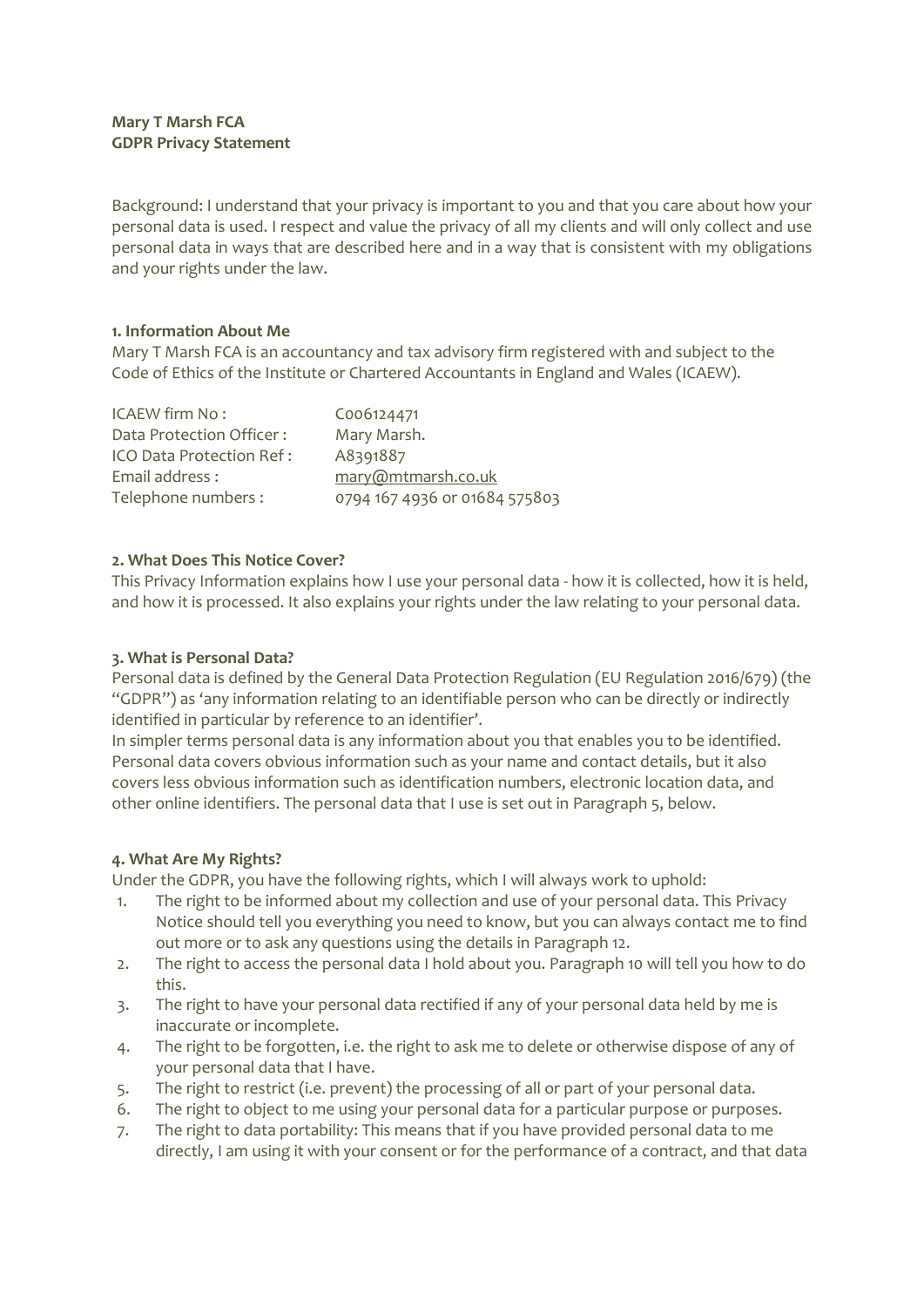is processed using automated means, you can ask me for a copy of that personal data to reuse with another service or business.

8. Rights relating to automated decision-making and profiling: I do not use your personal data in this way.

It is essential that you notify me of any changes to your personal data in order that I can maintain accurate records on your behalf.

Further information about your rights can also be obtained from the Information Commissioner's Office or your local Citizens Advice Bureau. If you have any cause for complaint about my use of your personal data, you have the right to lodge a complaint with the Information Commissioner's Office. See Paragraph 12.

# **5. What Personal Data Do I Collect?**

I may collect some or all of the following personal data (this may vary according to the services which I provide to you):

- Name
- Home address
- Telephone numbers landline and mobile
- Email addresses
- Photographic ID
- IP address
- Date of birth
- Personal Tax references
- Details of contact I have had with you in relation to the provision or proposed provision of services
- Details of any services you have received from me
- My correspondence and communications with you by whatever means
- Information about any complaints and enquiries you make to me
- Information from research, surveys and marketing activities
- Information received from other sources such as publicly available information and information provided by an employer.

# **6. How Do You Use My Personal Data?**

Under the GDPR, I must always have a lawful basis for using personal data. This may be because the data is necessary for the performance of my contract with you or because it is in my legitimate business interests to use it. Your personal data may be used for one of the following purposes:

- Supplying my services to you as agreed in my engagement letter and associated schedules.
- Personalising and tailoring my services to you.
- Communicating with you in response to emails, letters or calls from you.
- For the purposes of my own legitimate interests provided that they do not override any of your own interests, rights or freedoms which require the protection of personal data. This includes processing for marketing, business development, statistical analysis and management purposes.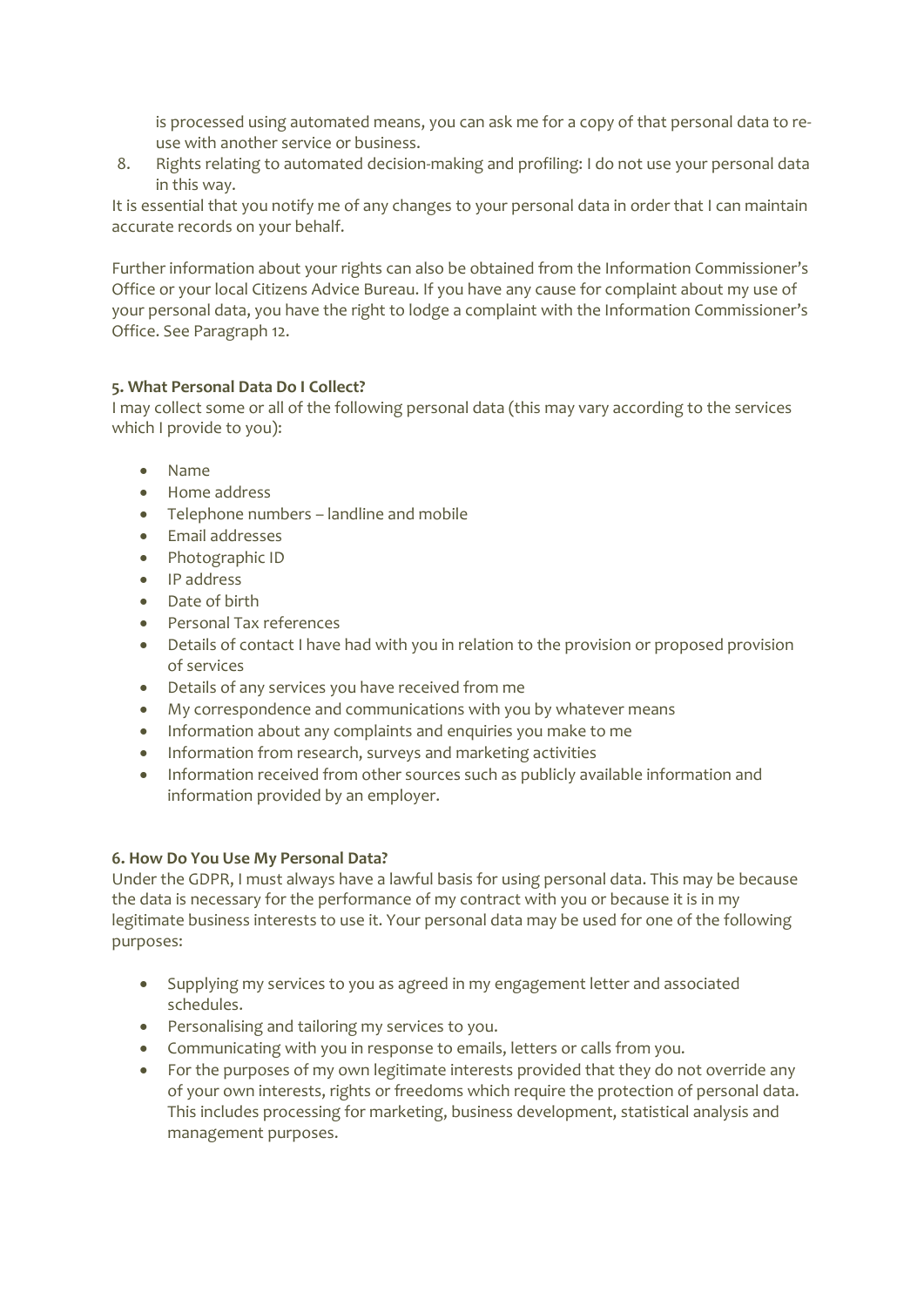I will always work to fully protect your rights and comply with my obligations under the GDPR and the Privacy and Electronic Communications (EC Directive) Regulations 2003.

## **7. How Long Will You Keep My Personal Data?**

I will not keep your personal data for any longer than is necessary in light of the reason(s) for which it was first collected.

When assessing an appropriate retention period for your personal data I will take the following points into consideration:

- The requirements of my business and the services provided to you
- The lawful grounds on which I based my processing
- Any statutory or legal obligations
- The type and amount of personal data and the purpose for which it was originally collected.

### **8. How, Where and To Where Do You Store or Transfer My Personal Data?**

I will only store your personal data in the UK or elsewhere in the EU. This means that it will be fully protected under the GDPR.

There may be circumstances where is it appropriate to transfer your personal data to counties outside of the EU in order to perform my contact with you. By submitting your personal data, you agree to this transfer and I will take all reasonable steps necessary to ensure that your data is treated securely and in accordance with this privacy policy.

I have taken all commercially reasonable and appropriate measures to prevent your personal data from being accidentally lost, used or accessed in an unauthorised way, altered or disclosed.

Please note that transmission of information via the internet is not completely secure. Although I will do my best to protect your personal data, I cannot guarantee the security of data transmitted to me and any such transmission is at your own risk. However, once obtained, your data however received will be stored as securely as is reasonably possible.

Your data will be deleted once I no longer have a relevant use for it and/or it has passed the relevant expiry date.

### **9. Do You Share My Personal Data?**

I will share your personal data with third parties where I am required by law to do so; where it is necessary to administer the relationship between us or where I have other legitimate interest in doing so.

Third parties include IT and cloud services, professional advisory services, administration services, marketing services and banking services. All such third parties are required to take commercially reasonable and appropriate security measures to protect your personal data. I will only permit third party providers to process your personal data for specific purposes and in accordance with my instructions.